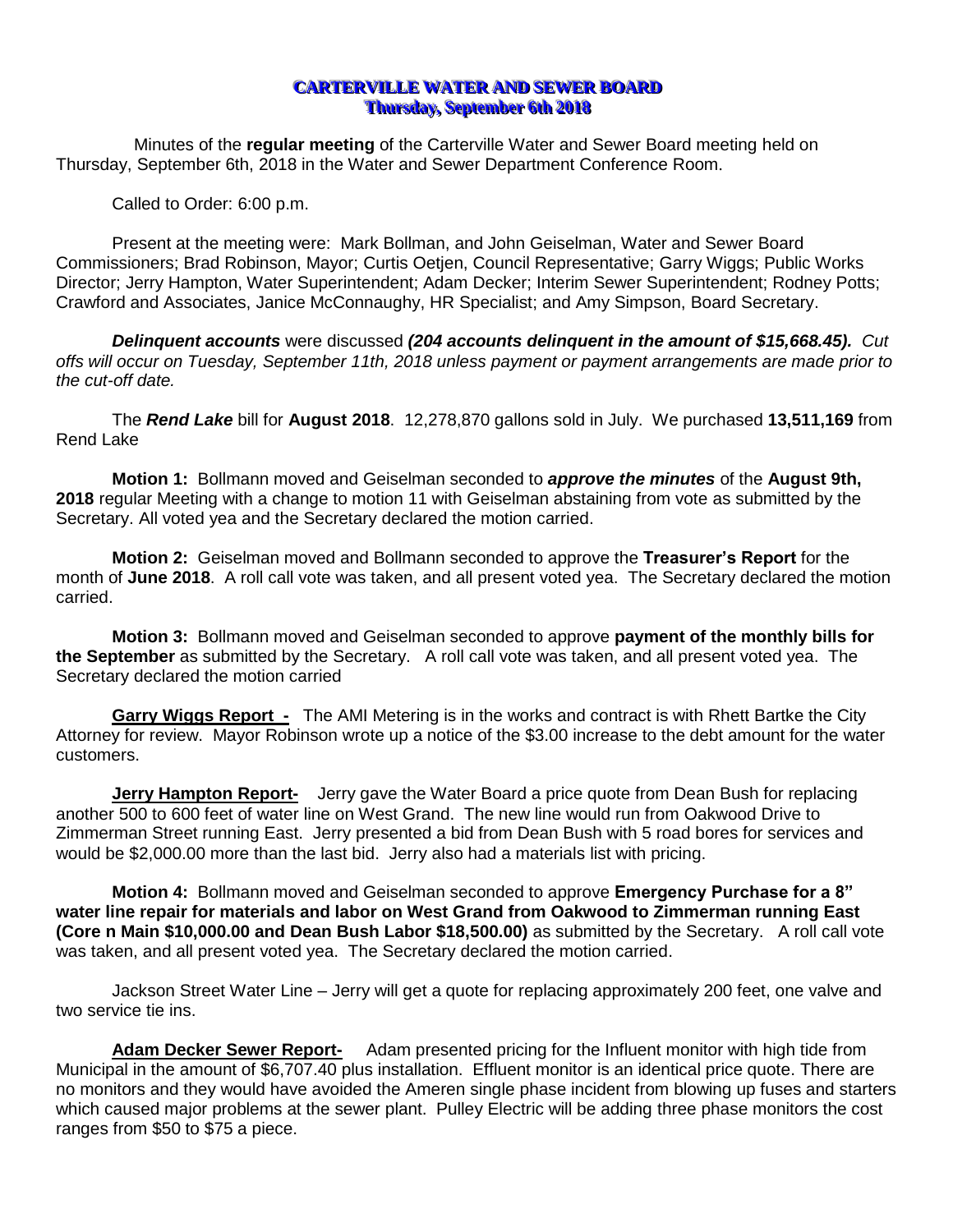**Motion 5:** Bollmann moved and Geiselman seconded to approve **purchase Influent and Effluent monitoring with high tide in the amount of \$13,414.80 (if over this amount must contact the board)** as submitted by the Secretary. A roll call vote was taken, and all present voted yea. The Secretary declared the motion carried.

Sand Filter Motor – Adam presented the cost of \$3,977.36 on the high side. Adam stated we do not need the control panel.

EPA – August 31, 2018 vandalism event at sewer plant. Based on the the plant monitoring systems it is believed that someone came in around 3:00 am in the morning and closed the RAS line which in turn backed the RAS line up into the sand filters and they over flowed into our effluent line. This caused raw sewage to discharge from the effluent. EPA recommends a lock on the valve and to place security cameras on the premises. Garry has already installed the lock and Mayor Robinson will contact Mayer Network about the internet and security camera pricing. Samples have been taken to make sure we are compliant with EPA. First sample taken at 8:00 am showed we were in violation. When retested at noon, we were in compliance. EPA required a police report be filed.

**Motion 6:** Bollmann moved and Geiselman seconded to approve the following **leak credits**:

## **Leak Credits**

| 03-3362 | Jeff Walker; 702 James              | \$ 55.77            |
|---------|-------------------------------------|---------------------|
| 01-0931 | <b>B M &amp; G; 611 E. Illinois</b> | \$22.74             |
| 04-3881 | Hal Keim, 910 Farris Apt B          | \$86.90<br>\$164.41 |

A roll call vote was taken, and all present voted yea. The Secretary declared the motion carried*.*

**Motion 7:** Bollmann moved and Geiselman seconded to approve the following **pool credits**.

## **Pool Credit**

| 05-4262 | Melinda Combs; 810 S. Division\       | \$40.06             |  |
|---------|---------------------------------------|---------------------|--|
| 16-0420 | Scott Houston; 100 Prairie Rd         | \$40.28             |  |
| 05-3272 | Jennifer Day; 112 California          | \$47.83             |  |
| 06-3800 | Christine McCluskey; 1627 S. Division | \$46.90             |  |
| 04-1682 | Matthew Ward; 544 N. Division         | \$42.61             |  |
| 10-2650 | Jim Schlindwein; 5785 Arctic Fox Dr   | \$30.26             |  |
| 07-4270 | Frank Hardcastle; 505 Dogwood Ln      | \$305.56<br>\$57.62 |  |

A roll call vote was taken, and all present voted yea. The Secretary declared the motion carried*.*

## **Engineering Report**- Rodney Potts

Emergency EPA Permit – We received the permit but still need to submit "as built" drawings with the new extension recently approved.

SMOKE TESTING - Will work in specific areas as discussed earlier.

DCEO – Environmental Review all returned. We expect to receive the grant agreement at the end of September and then we can go out for bid this winter for the project to begin in the Spring/Summer in 2019. We will be responsible for approximately \$200,000 and added this to the committed list for System Improvements.

IEPA Planning - Cost estimate is put together to relocate the water line from South Division to Anderson Street. Suggested another meeting to determine what routes to get tower, ground storage and other projects done after September 12<sup>th</sup>, 2018. This is for the low interest with partial forgiveness loan.